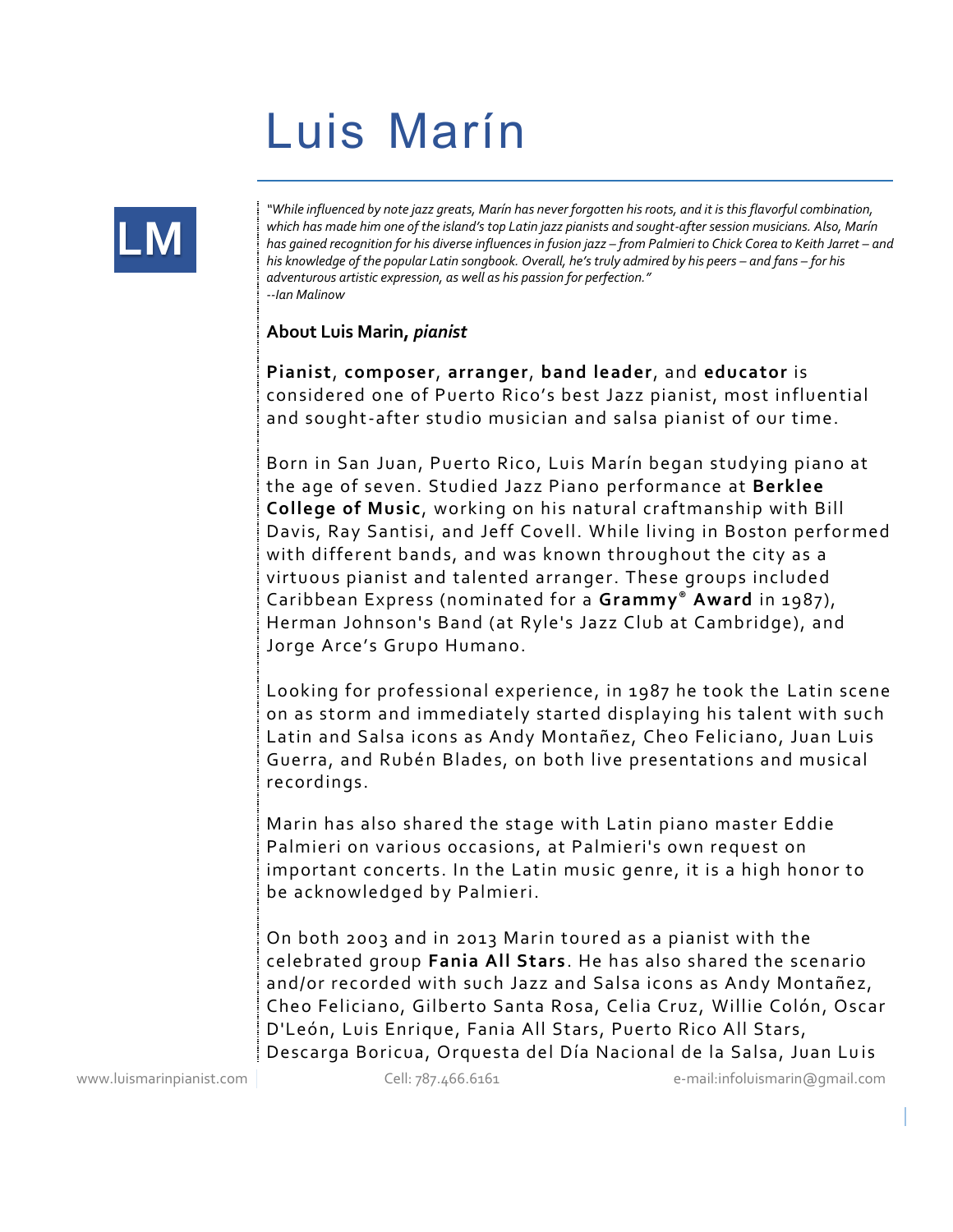## **Luis Marín**



Guerra, Victor Manuelle, Rubén Blades, Eddie Palmieri, Papo Lucca, Richie Ray, Marc Anthony, Bobby Valentín, Roberto Rohena, Tito Nieves, Jose Alberto "El Canario", Mickey Taveras, Johnny Rivera, Grupo Niche, Yuri Buenaventura, Grupo Galé, David Sanchez, Justo Almario, Ignacio Berroa, Eddie Gomez, Kenny Werner, Mario Bauzá, Tito Puente, Chick Corea, Dave Valentin, Chucho Valdés, Mario Rivera, Israel "Cachao" López, Giovanni Hidalgo, Brian Lynch, Edsel Gómez, Jerry Medina, Bobby Sanabria, Orestes Vilató, Batacumbele, Humberto Ramirez, William Cepeda, Mandy Vizoso, Carmen Delia Dipiní, Gilberto Monroig, Fernando Alvarez, Lucy Fabery, Cucco Peña, Lucecita Benitez, Yolandita Monge, Ednita Nazario, Lourdes Robles, Marta Sanchez, Maridalia Hernandez, Adagilsa Pantaleón, Chucho Avellanet, Lunna, Danny Rivera, Fiel a la Vega, Tego Calderón, Don Omar, Daddy Yanquee, Julio Voltio and Tito "El Bambino", among others, on both live presentations and musical recordings.

His three productions showcase Luis Marin as a multi-talented wellrounded musician: pianist, composer, arranger, and band leader. His innovative proposals are a perfect mix of the jazz traditions with the Afro-Caribbean language.

**"Inconsolable" (**Luis Marin, 1999) his debut album in the jazz genre was received by the critics as one of the most important jazz albums in the local scene. On this album, Marín presents an anthology of classic bolero compositions of the 50's, relevant to the repertoire o f Puerto Rican singer Gilberto Monroig, being one, of the first recordings in the genre where the Puerto Rican songbook is addressed in the emerging movement Jazz decade of the 90's.

**"Live at Niuyorican Cafe Vol II**" (Tahoe Records,2002 ) a live recorded musical project, captures fleeting moments of improvisation and interpretation of Puerto Rican's songbook classics as well as jazz standards in quartet format. Accompanied by Pedro Pérez on bass, Pablo Rivera on drums, and percussionist Paoli Mejías.